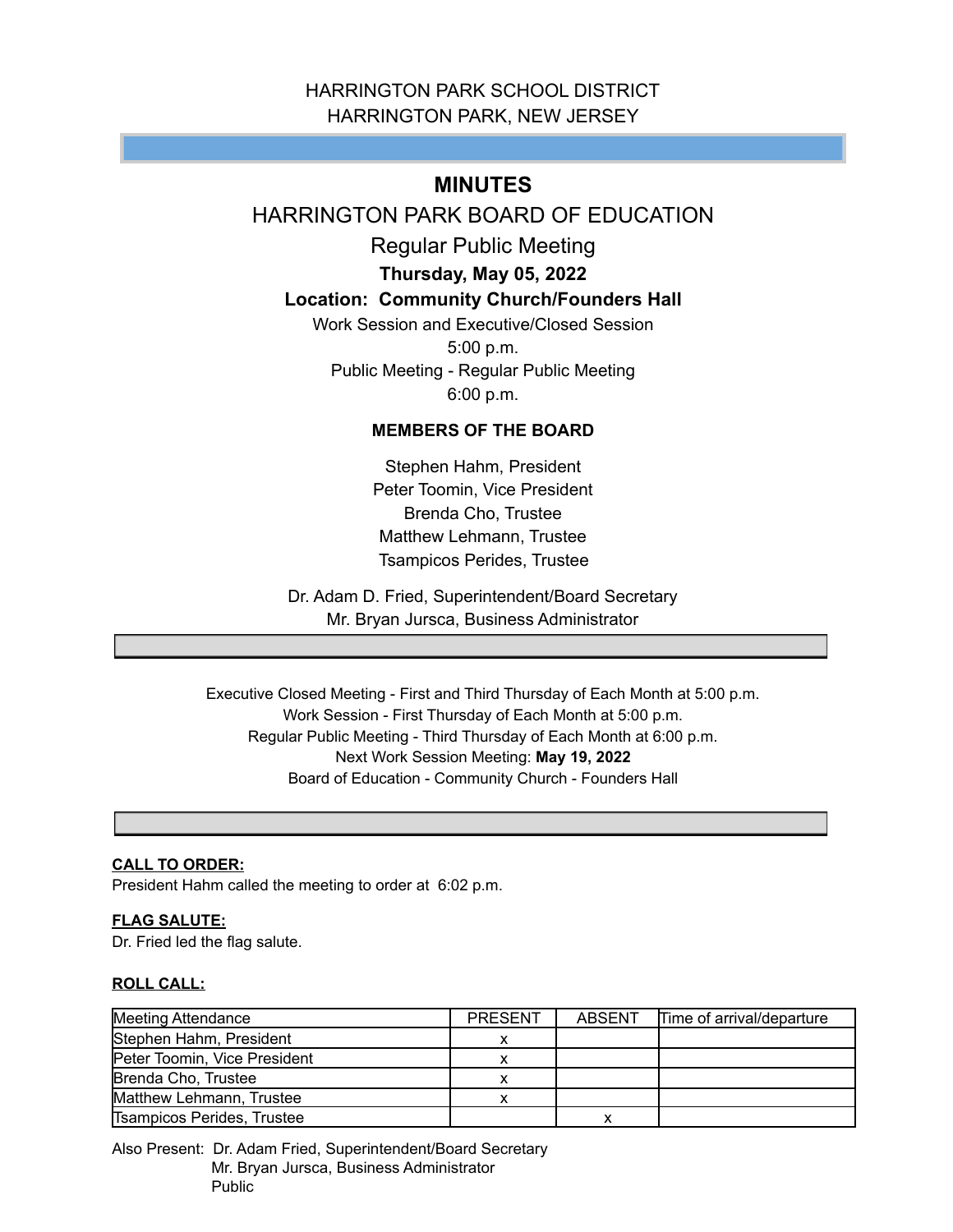# **OPEN PUBLIC PORTION MEETING ACT STATEMENT**

The New Jersey Open Public Meeting Law was enacted to ensure the rights of the public to have advance notice of and to attend the meetings of public bodies at which any business affecting their interest is discussed or acted upon.

In accordance with the provisions of this act, the Harrington Park Board of Education has caused notice of this meeting, which includes the date, time and place thereof posted on the bulletin board of the municipal building, and the Board of Education bulletin board, published in The Record and filed with the Clerk of the Borough of Harrington Park.

# **MEETING CALENDAR:S**

| <b>Date</b>                               | Time:     | <b>Place</b>                  | <b>Purpose</b>    |
|-------------------------------------------|-----------|-------------------------------|-------------------|
| May 19, 2022                              |           | <b>Community Church</b>       |                   |
| Work Session and Executive/Closed Session | 5:00 p.m. | <b>IBoard Conference Room</b> | <b>Discussion</b> |
| Regular Public Meeting                    | 6:00 p.m. | <b>IFounders Hall</b>         | <b>Discussion</b> |

### **PRESIDENT'S STATEMENT:**

- Welcome
- President Hahm noted that covid cases are increasing and reminded everyone to stay safe.
- The administration will be sending out notices tonight recommending optional masking, especially in kindergarten, due to the rising cases.

# **SUPERINTENDENT'S STATEMENT:**

● State of the School Presentation

# **STUDENT COUNCIL REPORT:**

# **PRESENTATION: State of the School Presentation**

# **OTHER:**

# **PUBLIC BE HEARD AGENDA ITEMS ONLY**

During each regular meeting, two opportunities are provided for citizens to ask questions and to make comments. During the first opportunity, early on the agenda, comments are invited regarding subjects on this agenda. The second opportunity occurs just prior to adjournment, when citizens may address general questions and comments to the Board,

Persons wishing to speak must, upon being recognized, rise and state their name and address. The Board reserves the right to establish rules for the conduct of its meetings including such matters as the time at which the public will be heard if at all, who may speak, and for how long. All such rules shall be monitored by the presiding officer.

All cell phones must be turned off or be in vibrating or silent ring mode, Persons should leave the meeting room before answering their cell phones.

All comments and questions must be addressed to the Board President or the presiding officer, and shall be limited to school-related issues. If personal remarks or discourteous statements are made, the presiding officer may require the speaker to sit down.

Motion by President Hahm, seconded by Trustee Cho to open the meeting to the public. **Voice Vote: Unanimous**

Questions or Comments:

#### *1. Cricket O'Neil, 52 First Street, Harrington Park, NJ*

● Ms. Cricket questioned resolution #FA-51 and asked if this was an annual requirement. - Mr. Jursca rescinded that this is standard and annually done as part of reorganization for the following school year.

Motion by President Hahm. seconded by Trustee Cho to close the meeting to the public. **Voice Vote: Unanimous**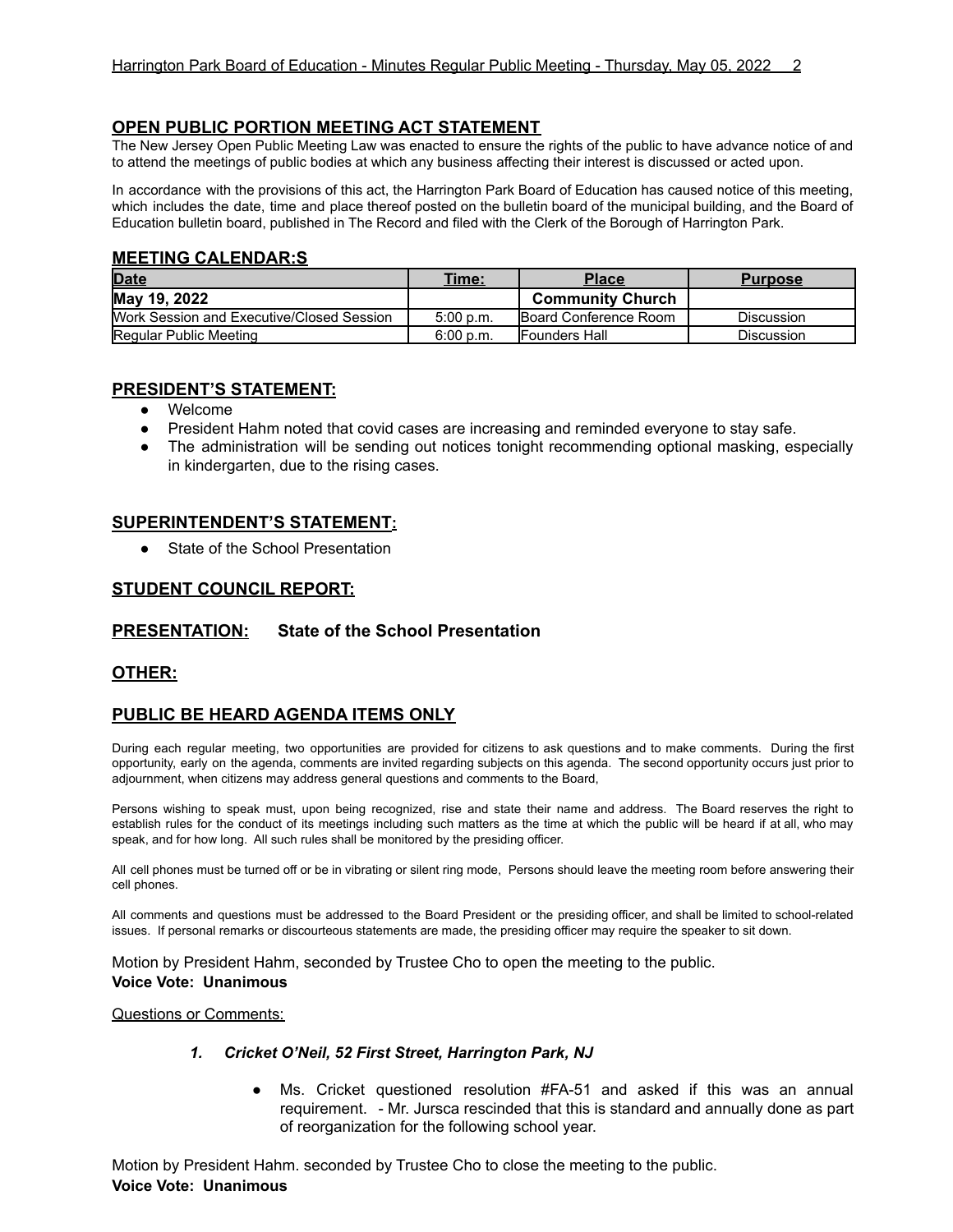# **ACTION ITEMS**

# **I. APPROVAL OF MINUTES** (none)

# **II. ADMINISTRATIVE COMMITTEE Brenda Cho, Chairperson**

Pursuant to the recommendation of the Superintendent, the Administrative Committee recommends the following resolution(s):

# *A-1 APPROVE ESTABLISHMENT OF WORK SESSION/EXECUTIVE CLOSED SESSION REGULAR PUBLIC MEETINGS CALENDAR*

BE IT RESOLVED that the Board of Education approve to authorize the establishment of the first and third Thursday evening of each month from May 19, 2022, through May 04, 2023 (with exceptions as published) as Work Session/Executive Closed Session/Regular Public Meetings of the Board of Education. Should a holiday be observed on that night, the meeting will be rescheduled as per the attached schedule. The Work Session meeting will convene promptly at 5:00 p.m. with the Public Meeting following at 6:00 p.m. or as published. (See attached proposed calendar as listed on **Appendix A**.

BE IT FURTHER RESOLVED that the above meetings shall be in effect until the next organization meeting of the Board of Education, as determined by law or as changed during the current year,

AND BE IT FURTHER RESOLVED that the Board Secretary is authorized to advertise and announce such meetings as prescribed by Chapter 231, Public Laws of 1975. The Record; 05/10/22 Ad #0004150284

# *A-2 APPROVE THE SUPERINTENDENT TO POST VACANCIES AND OFFER EMPLOYMENT ON BEHALF OF THE BOARD OF EDUCATION DURING MONTHS OF JULY AND AUGUST, 2022*

BE IT RESOLVED that the Board of Education approve to authorize the Superintendent to post and advertise positions for the 2022-23 school year from July 1, 2022 through August 31, 2022.

AND BE IT FURTHER RESOLVED that the Board of Education authorizes the Superintendent to issue letters of intent for employment from July 1, 2022 through August 31, 2022. The Board of Education will approve these letters of intent at its next scheduled meeting.

#### *A-3 APPROVE ASBESTOS PROGRAM MANAGER FOR 2022-23 SCHOOL YEAR*

BE IT RESOLVED that the Board of Education approve Business Administrator Bryan Jursca as Asbestos Program Manager for the Harrington Park School District for the 2022-23 school year.

*A-4 APPROVE ADA COORDINATOR AND ADOPTION OF GRIEVANCE PROCEDURES (28CFR35.107 (a)) FOR 2022-23 SCHOOL YEAR*

BE IT RESOLVED that the Board of Education approve Business Administrator Bryan Jursca as ADA Coordinator for the Harrington Park School District for the 2022-23 school year.

BE IT FURTHER RESOLVED that the current Grievance Procedures (28CFR35.107 (a)) be readopted for the Harrington Park School District for the 2022-23 school year*.*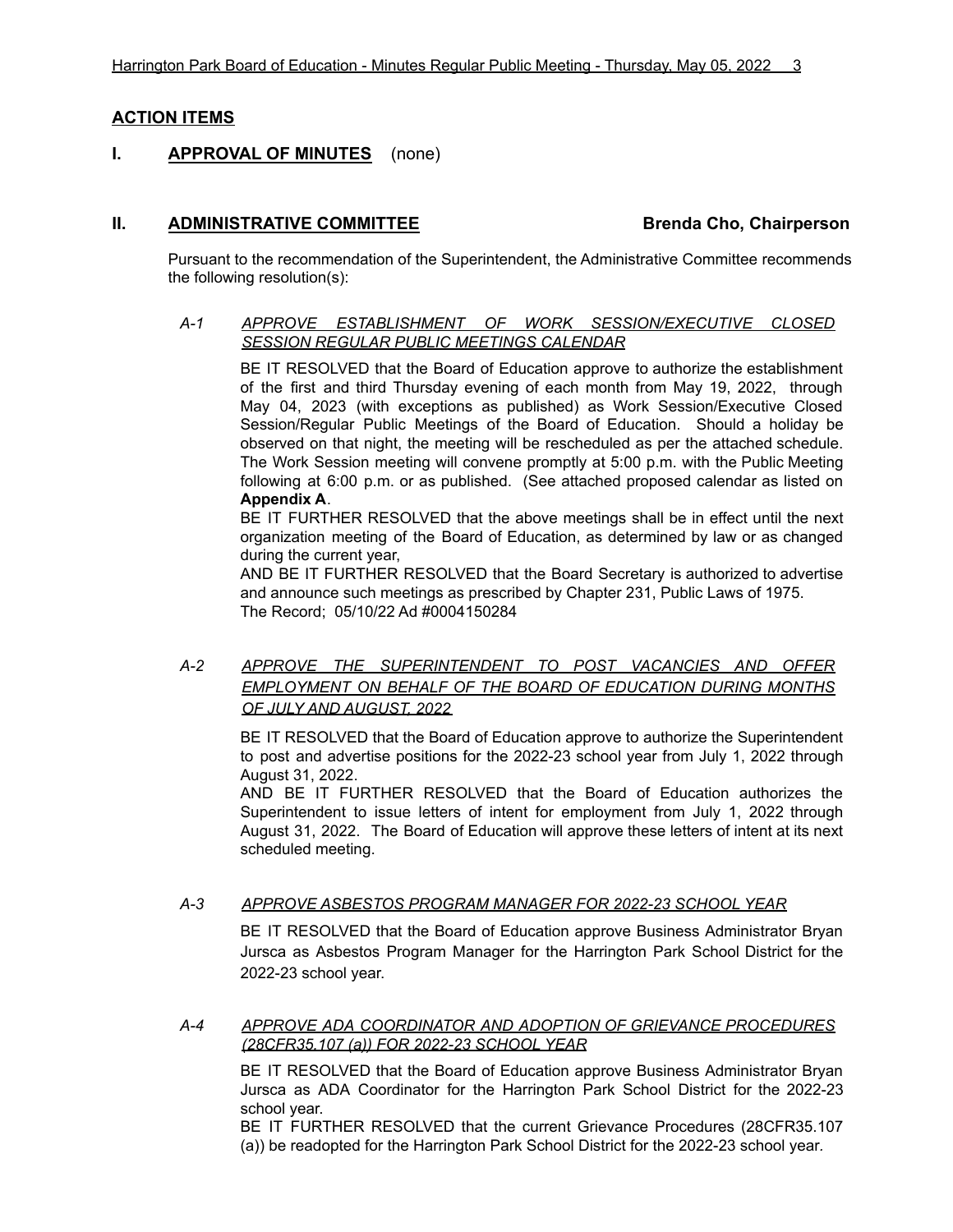# *A-5 APPROVE CUSTODIAN OF GOVERNMENT RECORDS FOR 2022-23 SCHOOL YEAR*

BE IT RESOLVED that the Board of Education approve Business Administrator Bryan Jursca as Custodian of Government Records for the Harrington Park School District for the 2022-23 school year as required by P.L.2001, C.404.

# *A-6 APPROVE INDOOR AIR QUALITY MANAGER FOR 2022-23 SCHOOL YEAR*

BE IT RESOLVED that the Board of Education approve Business Administrator Bryan Jursca as Indoor Air Quality Manager for the Harrington Park School District for the 2022-23 school year.

# *A-7 APPROVE PUBLIC AGENCY COMPLIANCE OFFICER (P.A.C.O.) FOR 2022-23 SCHOOL YEAR*

BE IT RESOLVED that the Board of Education approve Business Administrator Bryan Jursca as Public Agency Compliance Officer for the Harrington Park School District for the 2022-23 school year.

### *A-8 APPROVE PUBLIC EMPLOYER MANAGEMENT REPRESENTATIVE FOR 2022-23 SCHOOL YEAR*

BE IT RESOLVED that the Board of Education approve Business Administrator Bryan Jursca as Public Employer Management Representative for the Harrington Park School for the 2022-23 school year.

# *A-9 APPROVE QUALIFIED PURCHASING AGENT FOR 2022-23 SCHOOL YEAR*

BE IT RESOLVED that the Board of Education approve Business Administrator Bryan Jursca to be authorized to advertise for and receive bids, award contracts and act as the Board's Qualified Purchasing Agent as provided by N.J.S.A. 18A:18A-3, 7a and 37a for contracts up to \$44,000 and for emergency purchases and further, to purchase through State, County and other local contracts wherever practical and in the best interest of the Board of Education for the period from the date of this organization meeting to the organization meeting in the next calendar year.

# *A-10 APPROVE RIGHT TO KNOW OFFICIAL FOR 2022-23 SCHOOL YEAR*

BE IT RESOLVED that the Board of Education approve Business Administrator Bryan Jursca as Right-To-Know Official for the 2022-23 school year.

#### *A-11 APPROVE SECTION 504 COMPLIANCE OFFICER AND ADOPTION OF GRIEVANCE PROCEDURES (34 CFR 104.7 (a)) FOR 2022-23 SCHOOL YEAR*

BE IT RESOLVED that the Board of Education approve Principal Jessica Nitzberg as Section 504 Compliance Officer for the Harrington Park School District for the 2022-23 school year.

BE IT FURTHER RESOLVED that the current Grievance Procedures (34 CFR 104.7 (a)) be readopted for the Harrington Park School District for the 2022-23 school year.

#### *A-12 APPROVE AFFIRMATIVE ACTION OFFICER FOR 2022-23 SCHOOL YEAR*

BE IT RESOLVED that the Board of Education approve Vice Principal Ross Herbert as Affirmative Action Officer for the Harrington Park School District for the 2022-23 school year.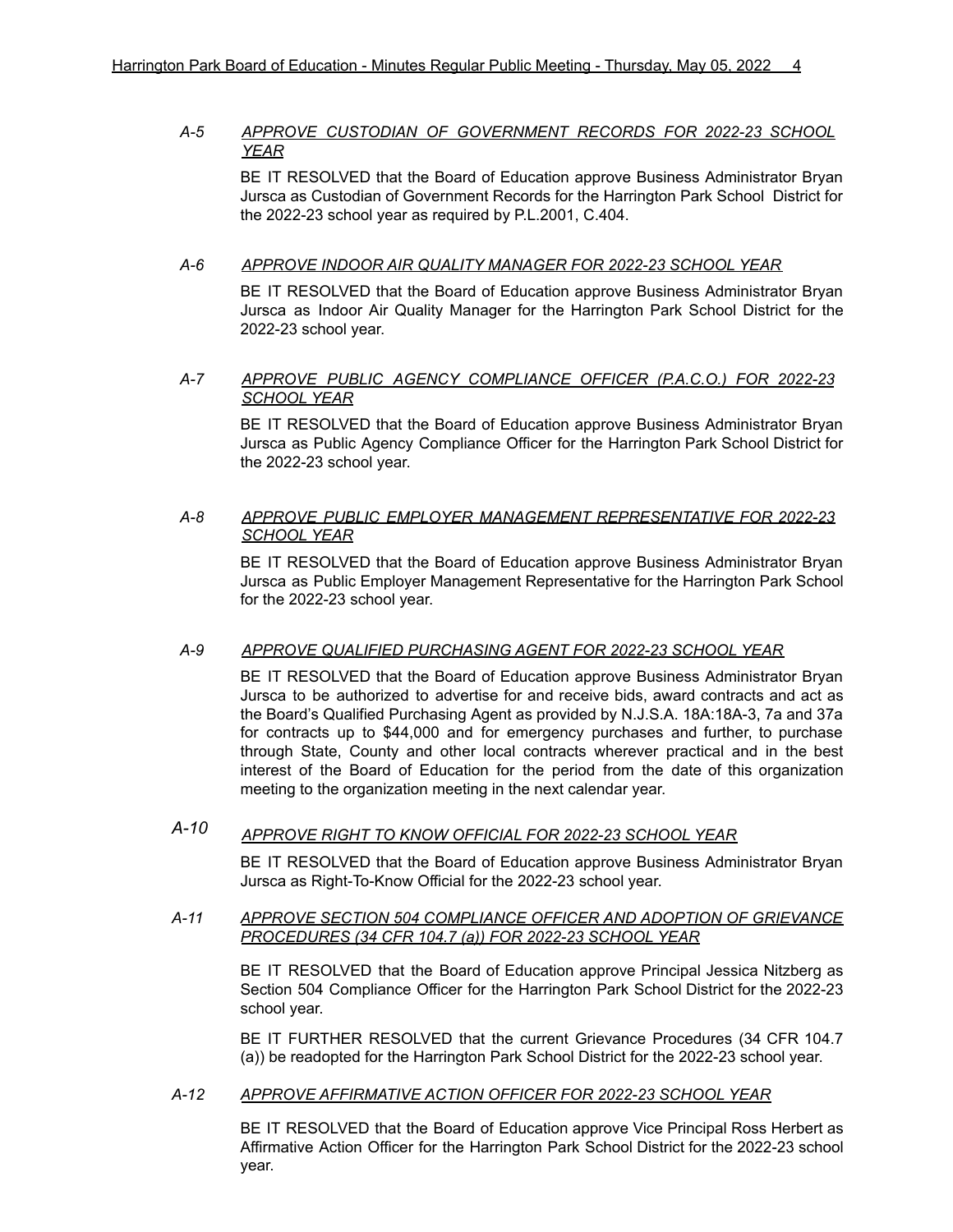### *A-13 APPROVE AFFIRMATIVE ACTION TEAM FOR 2022-23 SCHOOL YEAR*

BE IT RESOLVED that the Board of Education approve the Affirmative Action Team members for the 2022-23 school year as follows:

> Name **Position** Ross Herbert **Affirmative Action Officer** Sheba Koshy ESL Teacher Elissa Nycz Resource Teacher Katheryn Rausa Elementary Teacher Victoria Rozema Guidance Patricia Sabo Elementary Teacher Jessica Vilardi Elementary Teacher Kimberly Weber Elementary Teacher

#### *A-14 APPROVE ANTI-BULLYING COORDINATOR FOR 2022-23 SCHOOL YEAR*

BE IT RESOLVED, that the Board of Education approve Vice Principal Ross Herbert as Anti-Bullying Coordinator for the 2022-23 school year.

# *A-15 APPROVE ANTI-BULLYING SPECIALIST FOR 2022-23 SCHOOL YEAR*

BE IT RESOLVED, that the Board of Education approve Victoria Rozema as Anti-Bullying Specialist for the 2022-23 school year.

# *A-16 APPROVE HIB SCHOOL SAFETY TEAM FOR 2022-23 SCHOOL YEAR*

BE IT RESOLVED, that the Board of Education approve the Harassment, Intimidation and Bullying (HIB) School Safety Team for the 2022-23 school year under the leadership of the Anti-Bullying Coordinator as follows:

| Mr. Herbert         | Ms. Bradbury      | Ms. Capazzi  |
|---------------------|-------------------|--------------|
| Ms. Corriston       | Ms. Dever         | Ms. Nitzberg |
| Ms. Nycz            | Ms. Park (parent) | Ms. Rozema   |
| Mr. Torrie (parent) | Ms. Vilardi       | Ms. Weber    |

# *A-17 APPROVE RTRI CHAIRPERSON FOR 2022-23 SCHOOL YEAR*

BE IT RESOLVED, that the Board of Education approve Principal Jessica Nitzberg as RTRI Chairperson for the 2022-23 school year.

*A-18 APPROVE DISTRICT AND SCHOOL ASSESSMENT COORDINATOR, DISTRICT DATA MANAGER AND DISTRICT TECHNOLOGY REPRESENTATIVE (DLM) FOR 2022-23 SCHOOL YEAR*

> BE IT RESOLVED that the Board of Education approve Vice Principal Ross Herbert as District and School Assessment Coordinator, District Data Manager and District Technology Representative (DLM) for the 2022-23 school year.

# *A-19 APPROVE SCHOOL SAFETY SPECIALIST FOR 2022-23 SCHOOL YEAR*

BE IT RESOLVED that the Board of Education approve Vice Principal Ross Herbert as School Safety Specialist for the 2022-23 school year.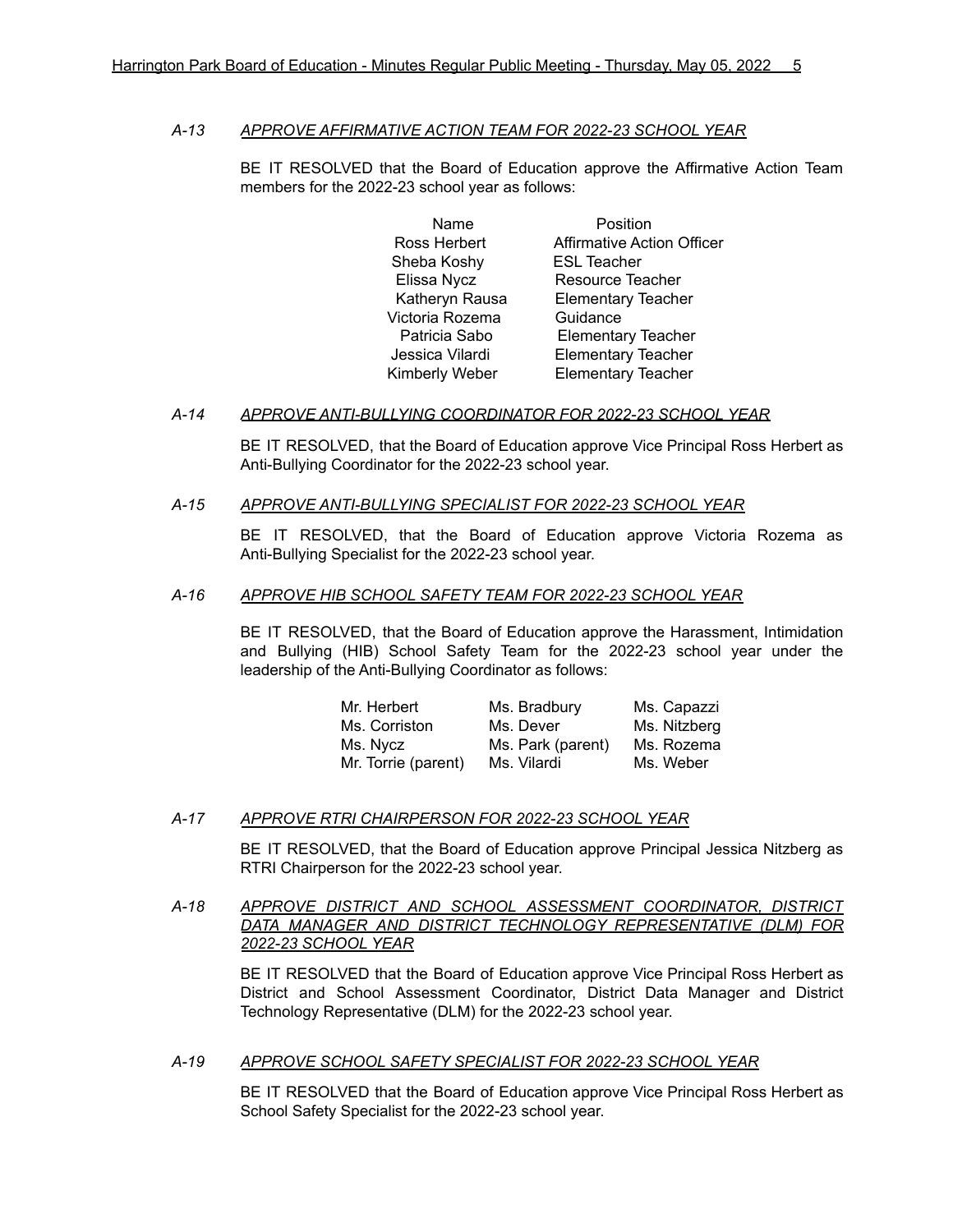#### *A-20 APPROVE INTEGRATED PEST MANAGEMENT PLAN FOR 2022-23 SCHOOL YEAR*

BE IT RESOLVED that the Board of Education approve the Harrington Park School Integrated Pest Management Plan with Patrick Reagan as Integrated Pest Management Coordinator, and J. D'Ambrozio Pest Management Services LLC as Integrated Pest Management professional for the 2022-23 school year.

#### *A-21 APPROVE DESIGNATION OF ADVERTISING MEDIA*

BE IT RESOLVED that the Board of Education approve THE RECORD, PRESS JOURNAL, STAR LEDGER and/or SUBURBANITE as official papers of the Harrington Park Board of Education from the date of this Organization Meeting until the Organization Meeting in the next calendar year;

### *A-22 APPROVE DESIGNATION OF BOARD ATTORNEY*

BE IT RESOLVED that the Board of Education approve the firm of Netchert, Dineen & Hillman, Esqs. as Board Attorney for the Harrington Park Board of Education from the date of this Organization Meeting until the Organization Meeting in the next calendar year at the rate of \$125.00 per hour for Board related matters and \$150.00 per hour for the litigation of matters as detailed in the engagement letter dated 04/13/22. .

### *A-23 APPROVE DISTRICT AUDITOR OF 2022-23 SCHOOL YEAR*

BE IT RESOLVED that the Board of Education approve the firm of Lerch, Vinci & Higgins, LLP as district auditor for the 2022-23 school year as follows:

Audit (Fiscal year ending June 30, 2022: Fee: \$21,400 Includes the preparation of the basic financial statements and Single Audit section of

the Comprehensive Annual Financial Report (CAFR), including GASB Statement No.34, Basic Financial Statements and Management's Discussion, Analysis for State and Local Governments and Economic Condition Reporting, Assistance in preparation or review of the Introductory and Statistical sections of the CAFR, and assistance in complying with reporting requirements of GASB Statements No.44. The Statistical sections are also included in the fee:

Standard billing rates are as follows: Partners \$160-\$190 per hour Staff Accountants \$80-\$85 per hour Managers \$135-\$150 per hour Other Personnel \$50 per hour Sr. Accountants/ \$100-\$125 per hour **Supervisors** 

## *A-24 APPROVE DISTRICT PARTICIPATION IN BERGEN COUNTY REGION III SPECIAL EDUCATION TRANSPORTATION PROGRAM FOR 2022-23 SCHOOL YEAR*

BE IT RESOLVED that the Board of Education approve the school district's participation in the Bergen County Region III Special Education Transportation Program for the 2022-23 school year in accordance with bids solicited and awarded by Northern Valley Regional High School.

*A-25 APPROVE REAPPOINTMENT OF PATRICK REAGAN AS HARRINGTON PARK BOARD OF EDUCATION BUS TRANSPORTATION DRIVER FOR ELIGIBLE HARRINGTON PARK STUDENTS LIVING MORE THAN TWO MILES FROM SCHOOL FOR 2022-23 SCHOOL YEAR*

> BE IT RESOLVED that the Board of Education approve the reappointment of Patrick Reagan as licensed bus transportation driver for eligible Harrington Park School students living more than two miles from school in accordance with state law, N.J.S.A. 18A:39-1 for the 2022-23 school year.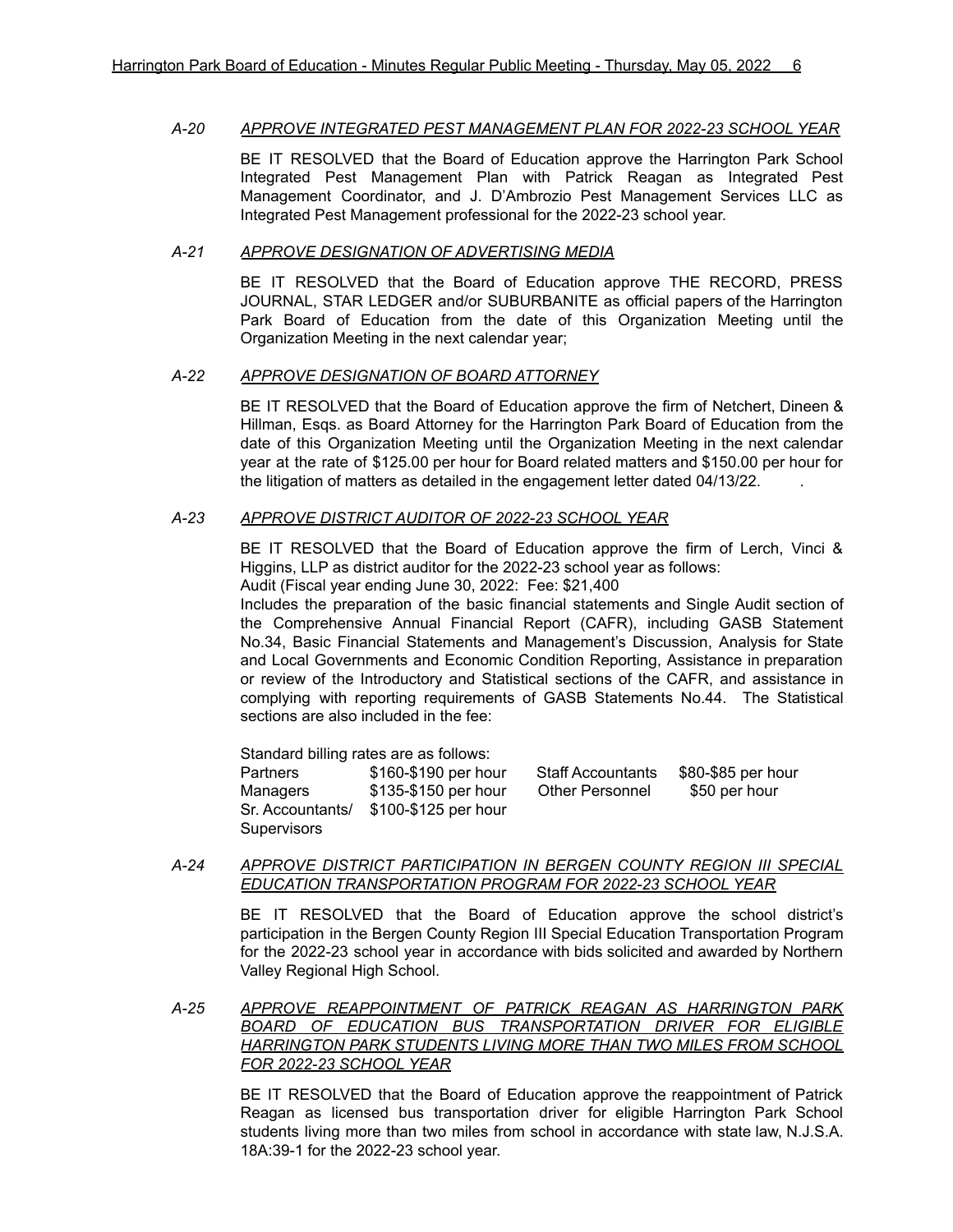*A-26 APPROVE REAPPOINTMENT OF HARRINGTON PARK BOARD OF EDUCATION BUS TRANSPORTATION DRIVER FOR HARRINGTON PARK STUDENTS/STAFF BEING TRANSPORTED TO/FROM AFTER SCHOOL CO-CURRICULAR EVENTS AND AUTHORIZED SPECIAL EVENTS FOR 2022-23 SCHOOL YEAR*

BE IT RESOLVED that the Board of Education approve the reappointment of Patrick Reagan as licensed bus transportation driver for authorized Harrington Park School students/staff being transported to and from after school co-curricular events and authorized special events at the rate of \$100.00 per event, verified by submitted time sheets to the Board of Education by Mr. Reagan, signed by the Principal and approved by the Business Administrator, prior to each approved event for the 2022-23 school year.

#### *A-27 APPROVE RENEWAL OF BOLLINGER, INC. VOLUNTARY STUDENT ACCIDENT INSURANCE COVERAGE POLICY FOR 2022-23 SCHOOL YEAR*

BE IT RESOLVED that the Board of Education approve the renewal of Bollinger, Inc. Voluntary Student Accident Insurance coverage policy for the 2022-23 school year.

*A-28 APPROVE RENEWAL OF POLARIS GALAXY INSURANCE FOR STUDENT ACCIDENT INSURANCE COVERAGE FOR 2022-23 SCHOOL YEAR*

> BE IT RESOLVED, that the Board of Education approve the renewal of Polaris Galaxy Insurance for Student Accident Insurance coverage for the 2022-23 school year.

#### *A-29 APPROVE PARTICIPATION IN DENTAL BENEFIT PROGRAM WITH DELTA DENTAL OF NEW JERSEY, INC. FOR 2022-23 SCHOOL YEAR*

BE IT RESOLVED that the Board of Education approve participation in the dental benefits program with Delta Dental of New Jersey, Inc. effective 07/1/22-06/30/23.

#### *A-30 APPROVE PARTICIPATION IN THE NEW JERSEY SCHOOL EMPLOYEES HEALTH BENEFITS PROGRAM FOR 2022-23 SCHOOL YEAR*

BE IT RESOLVED that the Board of Education approve participation in the New Jersey School Employees Health Benefits Program effective 07/01/22 – 06/30/23.

*A-31 APPROVE INDEPENDENT CONTRACTORS REAPPOINTED TO PROVIDE SPECIALIZED SERVICES TO OUT-OF-DISTRICT SPECIAL NEEDS STUDENTS FOR 2022-23 SCHOOL YEAR*

> BE IT RESOLVED that the Board of Education approve independent contractors appointed to provide specialized services to out-of-district special needs students for the 2022-23 school year as listed:

> > Northern Valley Regional High School/Region III

#### *A-32 APPROVE APPOINTMENT AND ISSUANCE OF E-SPORTS HIGH SCHOOL SERVICE CONTRACT TO SARO MANDOYAN FOR THE 2022-23 SCHOOL YEAR*

BE IT RESOLVED that the Board of Education approve the appointment and issuance of a service contract to Saro Mandoyan in the amount of \$1,963.62 for the E-Sports Team Leader position for the 2022-23 school year.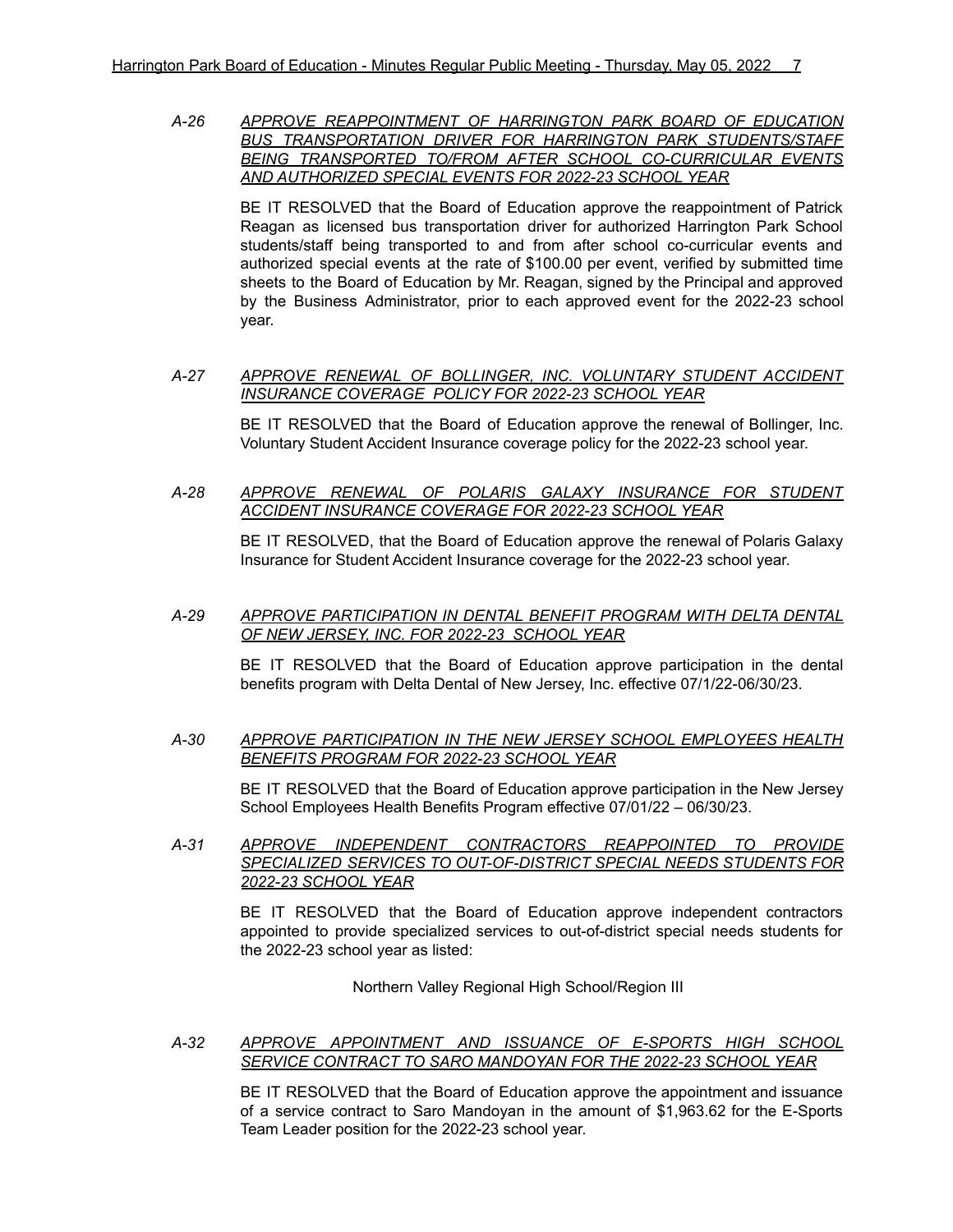# *A-33 APPROVE APPOINTMENT OF E-SPORTS HIGH SCHOOL COORDINATORS FOR 2022-23 SCHOOL YEAR*

BE IT RESOLVED that the Board of Education approve the appointment of Ayush Damwani and William Poggi as E-Sports High School Coordinators for the 2022-23 school year at a rate of \$60.00 per week for each coordinator.

### *A-34 APPROVE APPOINTMENT OF E-SPORTS HIGH SCHOOL VOLUNTEERS FOR 2022-23 SCHOOL YEAR*

BE IT RESOLVED that the Board of Education approve the appointment of Cody Budinich and Lee Mandodyan as E-Sports High School Volunteers for the 2022-23 school year.

#### *A-35 APPROVE APPOINTMENT OF SUMMER LABORER WORKERS - JUNE 27 - AUGUST 31, 2022*

BE IT RESOLVED that the Board of Education approve the appointment of Summer Workers from 06/27/22 to 08/31/22, from 7:00 a.m. - 1:00 p.m. Monday through Thursday as Laborers at \$13.00 per hour, pending paperwork approval as follows:

Daniel Aquino, Alec Libroia, Blake Steele, and Nicholas Varni

# *A-36 APPROVE APPOINTMENT OF SUMMER MAINTENANCE/OFFICE CLERK - JUNE 27 - JULY 22, 2022*

BE IT RESOLVED that the Board of Education approve the appointment of Summer Maintenance/Office Clerk, Jacklyn Reagan, from 06/27/22 to 07/22/22 from 7:30 a.m. - 11:00 a.m. Monday through Wednesday at \$13:00 per hour, pending paperwork approval.

### *A-37 APPROVE APPOINTMENT OF SUMMER TECHNOLOGY ASSISTANT - JUNE 27, 2022 - AUGUST 31, 2022*

BE IT RESOLVED that the Board of Education approve the appointment of Summer Technology Assistant, Teddy Perides, from 06/27/22 to 08/31/22 from 10:00 a.m. - 1:00 p.m. Monday through Friday at \$13.00 per hour, pending paperwork approval.

# *A-38 APPROVE SHARED SERVICES AGREEMENTS FOR SITE TECHNICIAN SERVICES AND TECHNOLOGY SUPPORT SERVICES WITH BERGEN COUNTY TECHNICAL SCHOOLS BOARD OF EDUCATION FOR 2022-23 SCHOOL YEAR*

BE IT RESOLVED that the Board of Education approve the shared service agreements for Site Technician Services and Technology Support Services with Bergen County Technical Schools Board of Education and the shared service agreement for Part-Time Support Services, each agreement in effect for the period of July 1, 2022 and ending June 30, 2023, renewable annually, as follows:

#1:

Shared Services Agreement Site Technician Services - Technology Support Services: Level 1 Technician Services : \$76,700 Technology Support Services: \$19,000

#2:

Shared Services Agreement

Site Technician Services - Technology Support Services

Level 1 Technician Services: \$30,700 (Part time 2 days a week)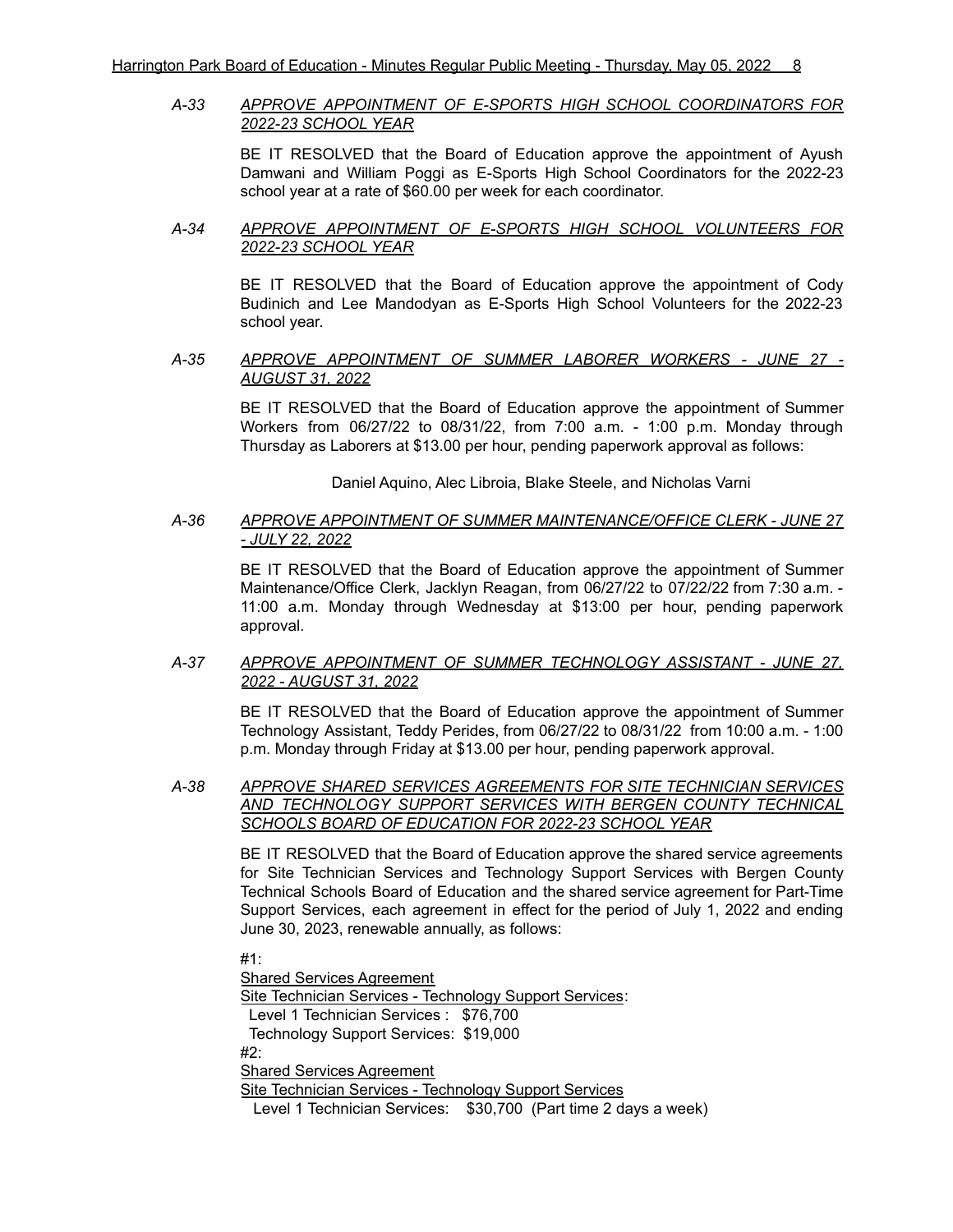#### *A-39 APPROVE MATERNITY/CHILD REARING LEAVE REQUEST FOR EMPLOYEE #4483*

BE IT RESOLVED that the Board of Education approve the maternity/child rearing leave request from employee #4483 with an anticipated start date of 09/01/22-01/04/23, with an extended unpaid leave of absence request from 01/05/23-01/27/23, with a return to work date of 01/30/23.

Motion by Trustee Cho, seconded by Trustee Lehmann to approve resolutions A-1 through A-39

**ROLL CALL: 4-YES 0-NO 1-ABSENT Motion approved**

### **III. FINANCE AND AUDIT COMMITTEE Stephen Hahm, Chairperson**

Pursuant to the recommendation of the Superintendent, the Finance and Audit Committee recommends the following resolution(s):

*FA-40 APPROVE FINAL 2022-23 BUDGET*

BE IT RESOLVED that the Harrington Park Board of Education approve the final 2022-23 Budget as follows:

|                                   | <b>Budget</b> | <b>Tax Levy</b> |
|-----------------------------------|---------------|-----------------|
| <b>Total General Fund</b>         | \$14.837.285  | \$13,037,385    |
| <b>Total Special Revenue Fund</b> | 130.492       | $-0-$           |
| <b>Total Debt Service Fund</b>    | 310.541       | 204.957         |
| Totals:                           | \$15,278,318  | \$13,242,342    |

BE IT FURTHER RESOLVED that the 2022-23 budget includes a withdrawal of \$200,000 from Capital Reserve to the General Fund for construction services parking lot paving.

BE IT FURTHER RESOLVED to approve the filing of the 2022-23 Budget by the School Business Administrator with the Bergen County Executive Superintendent of Schools.

# *FA-41 APPROVE BILLS LIST*

BE IT RESOLVED that the Board of Education approve the payment of expenditures in the amount of \$34,136.87 dated 05/05/22 as based upon the computer listing dated 05/05/22, and the payroll of \$377,360.04 dated 04/29/22, all of which are on file in the office of the Board of Education.

In accordance with N.J.A.C. 6A:23-2:11(b), C 3, and C 4:

Approval that all bills as examined, audited and certified by the Business Administrator/Board Secretary and presented to the Board of Education shall, if found to be correct, be ordered paid by the Board of Education. Any exceptions noticed tonight, on the record, will be reexamined by the Business Administrator/Board Secretary and the appropriate committee chairperson and if found to be correct, be ordered paid by the Board of Education. Prior to payment, the inquiring board trustee will be duly notified by the Business Administrator/Board Secretary, in reference to satisfaction of the submitted concern.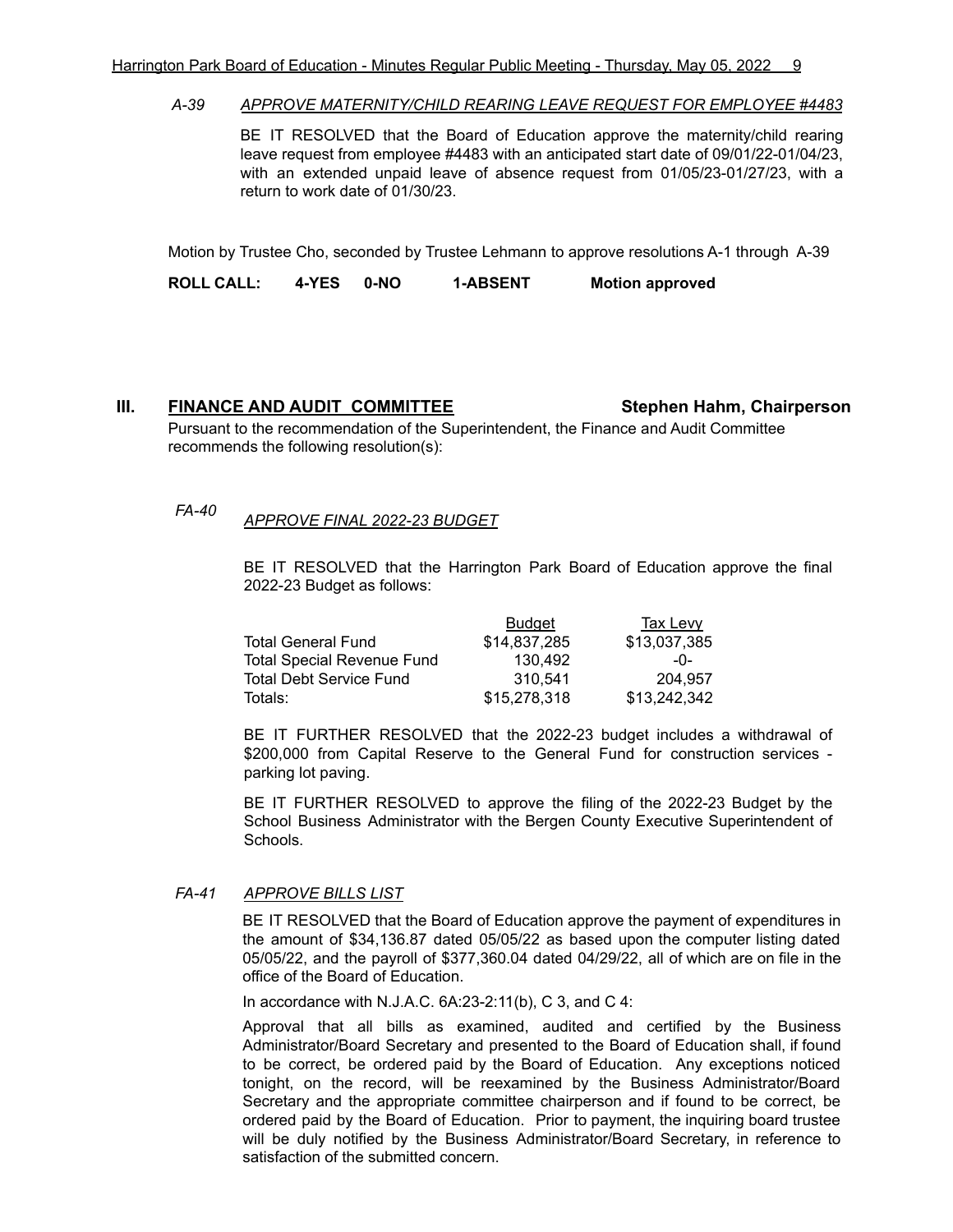#### *FA-42 APPROVE NEW JERSEY COOPERATIVE BIDDING PROGRAM FOR 2022-23*

BE IT RESOLVED that the Board of Education approve participation in the New Jersey Cooperative Bidding Program through Educational Data Services, Inc. for the 2022-2023 school year for the following services:

•Skill trades

•School supplies •Textbooks •Athletic repair and reconditioning

•Repair/maintenance of operational equipment

*FA-43 APPROVE COOPERATIVE PRICING RESOLUTION OF THE HARRINGTON PARK BOARD OF EDUCATION FOR 2022-23 SCHOOL YEAR.*

> BE IT RESOLVED that the Board of Education approve member participation in the cooperative pricing system with the Educational Services Commission of New Jersey for the 2022-23 school year.

#### *FA-44 APPROVE VENDORS AS PART OF EDUCATIONAL SERVICES COMMISSION OF NEW JERSEY COOPERATIVE PRICING SYSTEM FOR 2022-23 SCHOOL YEAR*

BE IT RESOLVED that the Board of Education approve the following vendors as part of the Educational Services Commission of New Jersey Cooperative Pricing System for the 2022-23 school year:

#### **Vendor** CDWG Hertz Furniture WB Mason

# *FA-45 APPROVE STATE CONTRACT VENDORS FOR 2022-23 SCHOOL YEAR*

BE IT RESOLVED that the Board of Education approve the following State Contract vendors for the 2022-23 school year:

| Vendor                  | State Contract # |
|-------------------------|------------------|
| <b>School Specialty</b> | #80986           |
| Staples                 | #77249           |

#### *FA-46 APPROVE DESIGNATION OF CLAIMS AUDITOR: PRE-PAYMENT AUTHORITY*

BE IT RESOLVED that the Board of Education approve the School Business Administrator as the Board of Education Claims Auditor with authority, as provided by 18A:19-2 amended, to direct pre-payment of claims for Payroll, Fixed Charges and any other claim or demand which would be in the best interests of the Board to pay promptly, with formal approval of these items at the following Board meeting.

#### *FA-47 APPROVE IMPREST PETTY CASH AUTHORIZATION (N.J.A.C.6:20-2:10)*

BE IT RESOLVED that the Board of Education approve to authorize the Board Secretary to establish an Imprest petty cash fund account for the period of July 1st through June 30th during the 2022-23 school year in accordance with N.J.S.A. 18A:4-15 and :19-13 and Title 6 of the N.J.A.C., i.e., 6:20-2:10.

| FUND ACCOUNT TITLE | <b>ADMINISTRATOR</b>          | AMOUNT                       |
|--------------------|-------------------------------|------------------------------|
| Imprest Fund       | Board Secretary/              | \$3,000 with a reimbursement |
|                    | <b>Business Administrator</b> | not to exceed \$250          |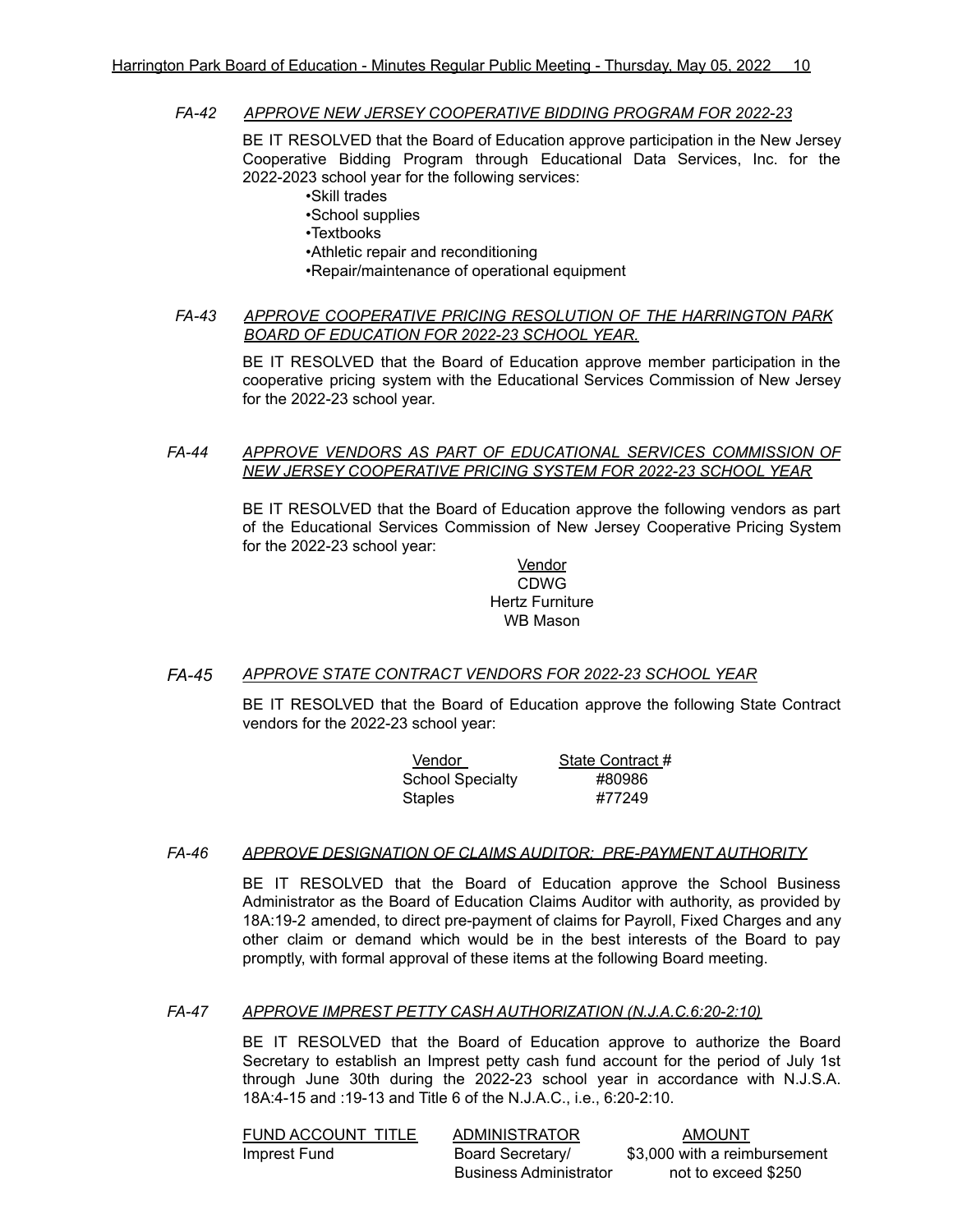#### *FA-48 APPROVE ACTING SECRETARY FOR EMERGENCY PURPOSES*

BE IT RESOLVED that the Board of Education approve the School Business Administrator as Acting Secretary for emergency purposes for the Harrington Park Board of Education for the 2022-23 school year.

#### *FA-49 APPROVE AHERA AND PEOSH CONSULTANT*

BE IT RESOLVED that the Board of Education approve Karl Environmental as AHERA and PEOSH Consultants and for services including Air Quality (IEQ/IAQ), Radon Testing, Universal Waste Disposal, Asbestos Management, and Right to Know Services for the 2022-23 school year.

#### *FA-50 APPROVE BOARD OF EDUCATION ACCOUNTS BANKING RESOLUTION*

BE IT RESOLVED that the Board of Education approve Board of Education Accounts Banking Resolution as follows::

#### a. Depositories effective July 1, 2022

RESOLVED that the below listed Financial Institution be designated as approved depositories for the Harrington Park School District and the financial institutions be required to be insured by either SLIC or the FDIC and/or as required by both Federal and State statutes:

1. Capital One Bank

Motion that the Board of Education authorize the Capital One Bank as the Depository for the following checking and savings accounts:

General Fund Flexible Spending Lightning Detection System Payroll Payroll Agency Imprest Milk Fund Student Activities Unemployment Compensation Dedicated Trust Savings E-Sports

Motion that the Board of Education authorize the following officers to sign checks drawn against the Payroll Account:

Business Administrator or Superintendent of Schools/Board Secretary

Motion that the Board of Education authorize the following officers to sign checks drawn against the Payroll Agency Account, Imprest Account, Student Activities Account, and Unemployment Compensation Dedicated Trust Savings Account: Business Administrator or Superintendent of Schools/Board Secretary

Motion that the Board of Education authorize the following officers to sign checks drawn against the General Fund Account for the period of May 1, 2022, until the next Reorganization Meeting of the Board of Education:

Board President or Vice President and Business Administrator or Superintendent of Schools/Board Secretary

Motion that the Board of Education authorize the following officers to sign checks drawn against the Bond proceeds and Capital Project Grant Account for the period of May 1, 2022, until the next Reorganization Meeting of the Board of Education:

Business Administrator or Superintendent of Schools/Board Secretary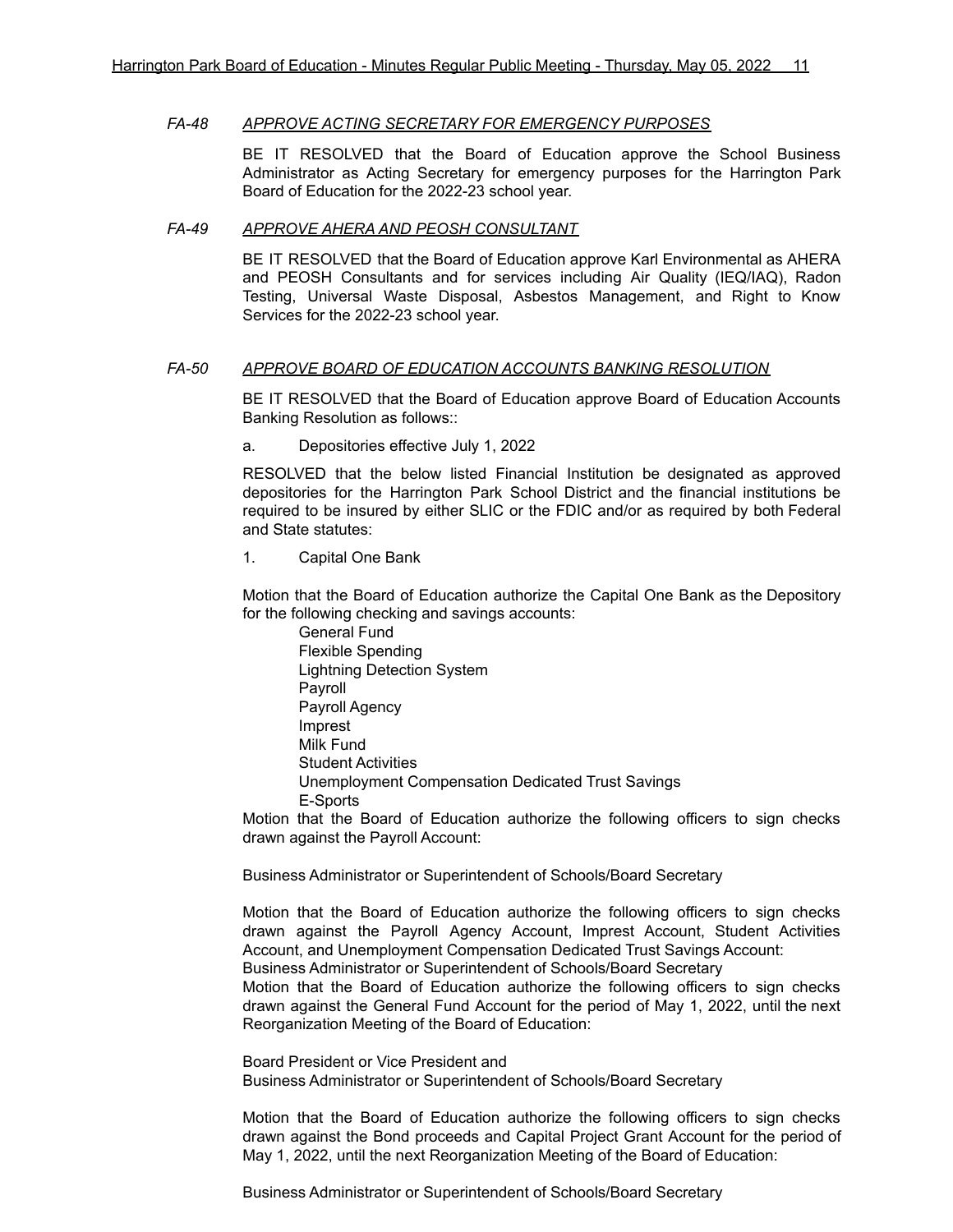#### *FA-51 APPROVE TEMPORARY AUTHORIZATION*

BE IT RESOLVED that the Board of Education authorize the Business Administrator at the direction of the President or Vice-President of the Board of Education to process salary payrolls, accounts payable, and make the necessary account transfers during the school year. Formal approval of these items will be obtained at the following Board meeting.

BE IT FURTHER RESOLVED that the Board of Education authorize the Superintendent and Business Administrator to advertise for and receive bids, act as the Board's Contracting Agent as provided by N.J.S.A. 18A:18A-3 for contracts up to \$44,000 and for emergency purchases, and further, to purchase through State, County and other contracts wherever practical and in the best interest of the Board of Education for the period from this Organization meeting to the next Organization meeting.

#### *FA-52 APPROVE RISK MANAGEMENT CONSULTANT PROFESSIONAL SERVICE AGREEMENT FOR JULY 1, 2022 THROUGH JUNE 30, 2025*

BE IT RESOLVED that the Board of Education approve the Risk Management Consultant Professional Services Agreement provided through Burton Agency, Inc. for the period of July 1, 2022 through June 30, 2025.

#### *FA-53 APPROVE INVESTMENT PROVIDER SERVICE AGREEMENT WITH AXA EQUITABLE FOR 403(B) RETIREMENT PLANS FOR 2022-23 SCHOOL YEAR*

BE IT RESOLVED that the Board of Education approve the investment provider service agreement with AXA Equitable for service in support of optional 403(b) retirement plans for the 2022-23 school year.

#### *FA-54 APPROVE INVESTMENT PROVIDER SERVICE AGREEMENT WITH AIG VALIC FOR 403(B) RETIREMENT PLANS FOR 2022-23 SCHOOL YEAR*

BE IT RESOLVED that the Board of Education approve the investment provider service agreement with AIG VALIC for service in support of optional 403(b) retirement plans for the 2022-23 school year.

## *FA-55 APPROVE INVESTMENT PROVIDER SERVICE AGREEMENT WITH SECURITY BENEFIT FOR 403(b) RETIREMENT PLANS FOR 2022-23 SCHOOL YEAR*

BE IT RESOLVED THAT THE Board of Education approve the investment provider service agreement with Security Benefit for service in support of optional 403(b) retirement plans for 2022-23 school year.

### *FA-56 APPROVE INVESTMENT PROVIDER SERVICE AGREEMENT WITH VANGUARD FOR 403(b) RETIREMENT PLANS FOR 2022-23 SCHOOL YEAR*

BE IT RESOLVED THAT THE Board of Education approve the investment provider service agreement with Vanguard for service in support of optional 403(b) retirement plans for 2022-23 school year.

*FA-57 APPROVE PROVIDER SERVICE AGREEMENT WITH AFLAC FOR DISABILITY INSURANCE PLANS FOR 2022-23 SCHOOL YEAR\*

> BE IT RESOLVED that the Board of Education approve the provider service agreement with AFLAC for optional disability insurance plans for the 2022-23 school year.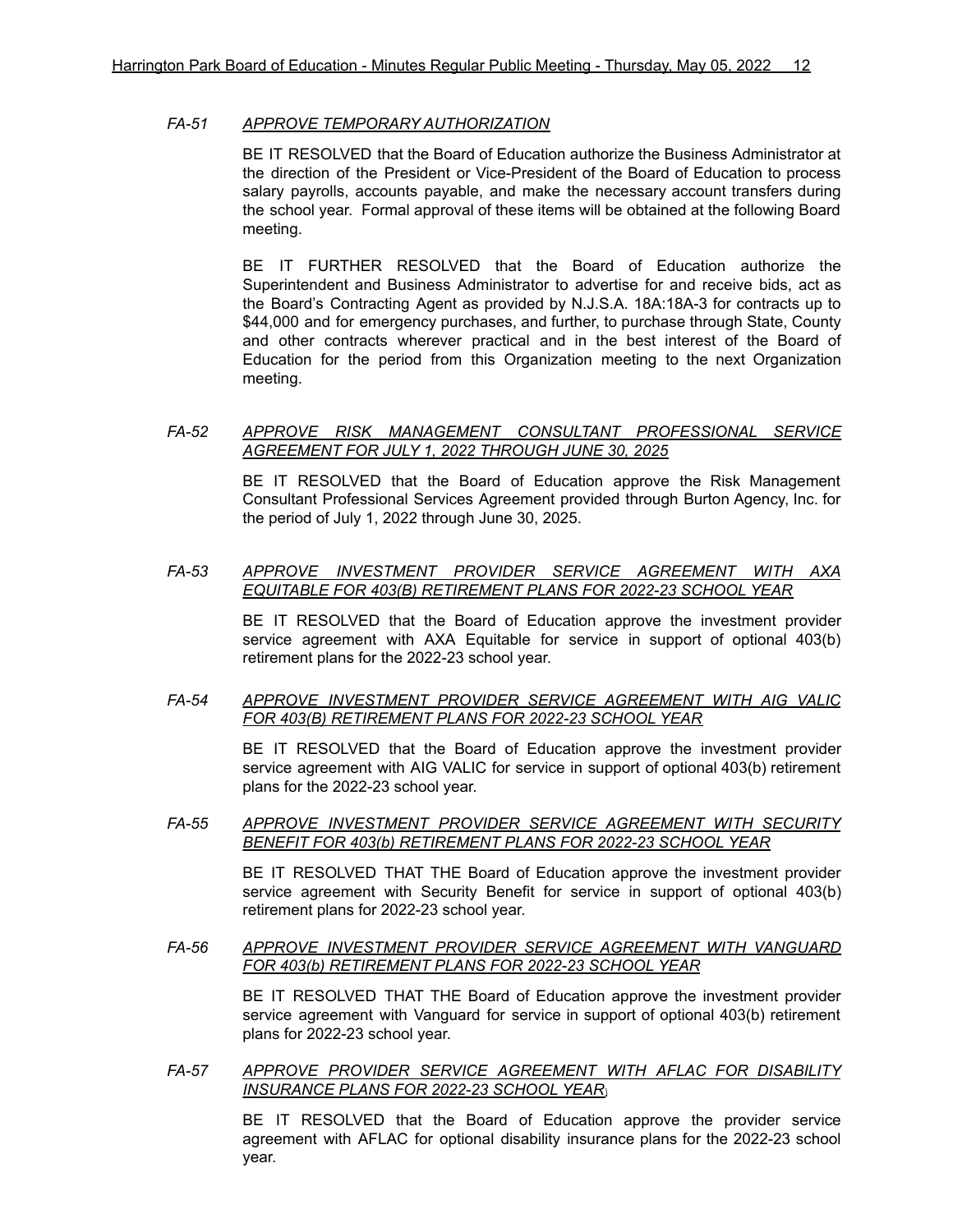*FA-58 APPROVE THE HARRINGTON PARK BOARD OF EDUCATION FLEXIBLE BENEFITS PLAN WITH AFLAC FOR 2022-23 SCHOOL YEAR*

> BE IT RESOLVED that the Board of Education approve the Harrington Park Board of Education Flexible Benefits Plan with AFLAC at no cost to the district for the 2022-23 school year.

*FA-59 APPROVE PROVIDER SERVICE AGREEMENT WITH METROPOLITAN LIFE INSURANCE COMPANY FOR LIFE INSURANCE PLANS FOR 2022-23 SCHOOL YEAR*

> BE IT RESOLVED that the Board of Education approve the provider service agreement with Metropolitan Life Insurance Company for optional life insurance plans for the 2022-23 school year.

Motion by President Hahm, seconded by Trustee Cho to approve resolutions FA-40 through FA-59

**ROLL CALL: 4-YES 0-NO 1-ABSENT Motion approved**

# **IV. HOUSE & GROUNDS COMMITTEE Peter Toomin, Chairperson** Pursuant to the recommendation of the Superintendent, the House & Grounds Committee recommends the following resolution(s): (none)

**V. POLICY AND LEGISLATION COMMITTEE Matthew Lehmann, Chairperson**

Pursuant to the recommendation of the Superintendent, The Policy and Legislation Committee recommends the following resolution(s):

# **OPEN TO PUBLIC - PUBLIC BE HEARD** (On Policy Only)

Motion by Trustee Lehmann, seconded by President Hahm to open the meeting to the public on Policy only.

#### **Voice Vote: Unanimous**

Questions or Comments: none

Motion by Trustee Lehmann, seconded by President Hahm to close the meeting to the public on Policy only

# **Voice Vote: Unanimous**

#### *PL-60 APPROVE THE RE-ADOPTION OF THE RULES FOR BOARD GOVERNANCE (i.e. Bylaws, Policies, Regulations)*

BE IT RESOLVED that the Board of Education approve that the existing Bylaws, Policies and Regulations as contained in the Board Policies and Regulation Manuals be readopted for the 2022-23 school year.

Motion by Trustee Lehmann, seconded by President Hahm to approve resolution PL-60

**ROLL CALL: 4-YES 0-NO 1-ABSENT Motion approved**